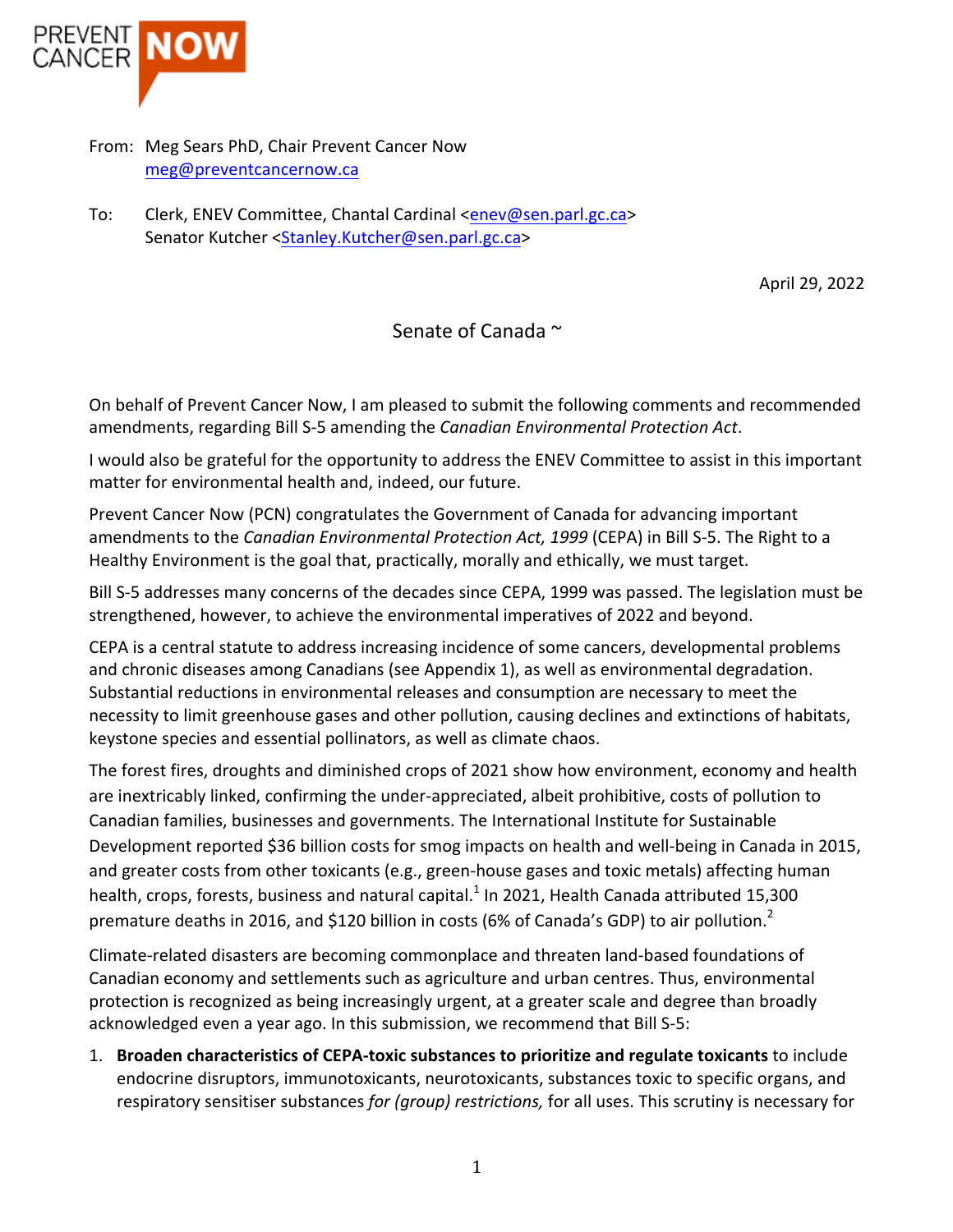robust scientific assessments as animal testing is reduced, and is consistent with the ongoing rolling list of (groups of) substances for restrictions in Europe.<sup>3</sup>

- 2. **Implement** *alternatives assessment* using a climate lens, as well as "essentiality" to inform substitution. This approach approximates Canada's approach to plastic items, and could formalize and broaden applicability to other non-essential, potentially wasteful and polluting options in commerce. Alternatives assessment could also operationalize regulation of **classes** of chemicals, to avoid regrettable substitution.
- 3. **Initiate examination of radiofrequency electromagnetic radiation by amending S. 44**. A 2018 publication in The Lancet Planetary Health reported that levels of this bioactive radiation were approximately 1,000,000,000,000,000,000 times natural background. A White Paper by Prevent Cancer Now and Canadians for Safe Technology summarizes the science, regulatory background, and solution.<sup>4</sup> Fortunately performance, resilience and sustainability of fibre-optic cable is superior to wireless telecommunications.
- 4. **Identify and confederate data**, applying FAIRER principles (Findable, Accessible, Interoperable, Reproducible, Ethical and Revisable)<sup>5</sup> and **conduct ongoing analyses of exposure and health data** to facilitate identification of exposures that contribute to morbidity, disability and premature mortality in Canada (and associated burdens on society and costs to the public purse).

## **Outline**

| 1. Broaden characteristics of toxicities of concern for substances, and prioritize regulation of<br>toxicants to be consistent with the ongoing rolling list of (groups of) substances for restriction under |
|--------------------------------------------------------------------------------------------------------------------------------------------------------------------------------------------------------------|
| 2. Implement alternatives assessment using a "climate lens," as well as "essentiality" to implement                                                                                                          |
| 3. Address radiofrequency electromagnetic radiation in an amendment to CEPA S. 44                                                                                                                            |
| 4. Develop capacity for data collection, analyses and early detection of harms resulting from                                                                                                                |
| Appendix 1: Environmentally-linked adverse health conditions are increasing in Canadians 11                                                                                                                  |
| Appendix 2: Data and analyses to detect harms from toxicants in Canadians - a brief discussion 13                                                                                                            |
|                                                                                                                                                                                                              |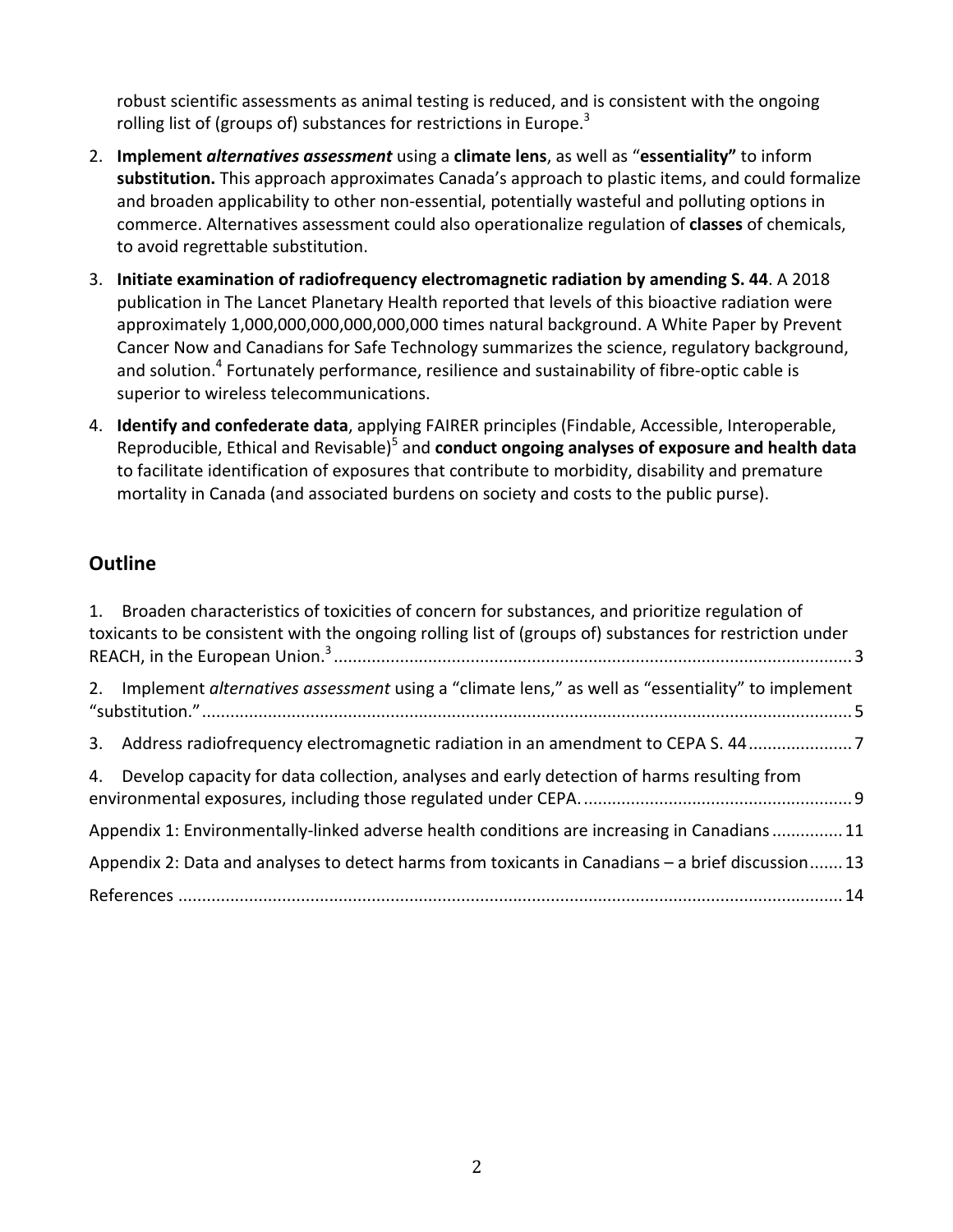1. **Broaden characteristics of toxicities of concern for substances, and prioritize** regulation of toxicants to be consistent with the ongoing rolling list of (groups of) substances for restriction under REACH, in the European Union.<sup>3</sup>

### **Toxic endpoints are insufficient and require updating**

CEPA 1999, Section. 44 states:

#### **Hormone disrupting substances**

(4) The Ministers shall conduct research or studies relating to hormone disrupting substances, methods related to their detection, methods to determine their actual or likely short-term or long-term effect on the environment and human health, and preventive, control and abatement measures to deal with those substances to protect the environment and human health.

In the interim, decades of research demonstrate overwhelming scientific evidence that endocrine disruption is a key mode of action leading to cancers, obesity and related chronic diseases, and developmental harms. Testing methodologies have been developed and repeated expert consensus statements by the Endocrine Society<sup>6,7</sup> and others<sup>8</sup> in the public domain. It is inexplicable why hormone disruption (often termed endocrine disruption) has not yet been advanced to being considered "toxic" in Bill S-5. The science is established and Canadians are not well served by inaction to protect our health and the trajectory of human development, from these numerous, ubiquitous toxicants in everyday products.

### Consideration of additional endpoints is necessary to reduce animal testing, and to **modernize assessments**

In order to reduce animal testing, there will have to be greater reliance on *in vitro* testing and modelling. These tests examine endpoints such as endocrine disruption, immunotoxicity and other "toxic" endpoints. On the other hand, carcinogenicity must be tested in animals and/or unfortunately discerned after harms have occurred in humans (over decades or generations).

We cannot move beyond animal testing if outcomes from other testing as being used in Europe are *not included in Bill S-5.* 

On April 25, 2022, the European Union released its proposed **Restrictions Roadmap under the Chemicals Strategy for Sustainability**,<sup>3</sup> prioritizing substances that are: carcinogenic, mutagenic and reprotoxic (CMR); persistent, bioaccumulative and toxic (PBT); and very persistent and very bioaccumulative (vPvB). This is consistent with CEPA.

*In addition* the EU is prioritizing endocrine disruptors, immunotoxicants, neurotoxicants, substances toxic to specific organs, and respiratory sensitiser substances *for (group) restrictions*, for all uses.

This wider scope also mirrors the spectrum of increasing chronic diseases, and known adverse effects of chemicals (see Appendix 1 for a brief overview).

**Assessments addressing classes of chemicals** under Canada's Chemicals Management Plan have typically been narrowly scoped to single endocrine outcomes (e.g. phthalates were examined for androgenic but not estrogenic effects), may omit substances that are likely to exhibit effects, and are often limited by inadequate compilation of scientific information (see PCN responses to consultations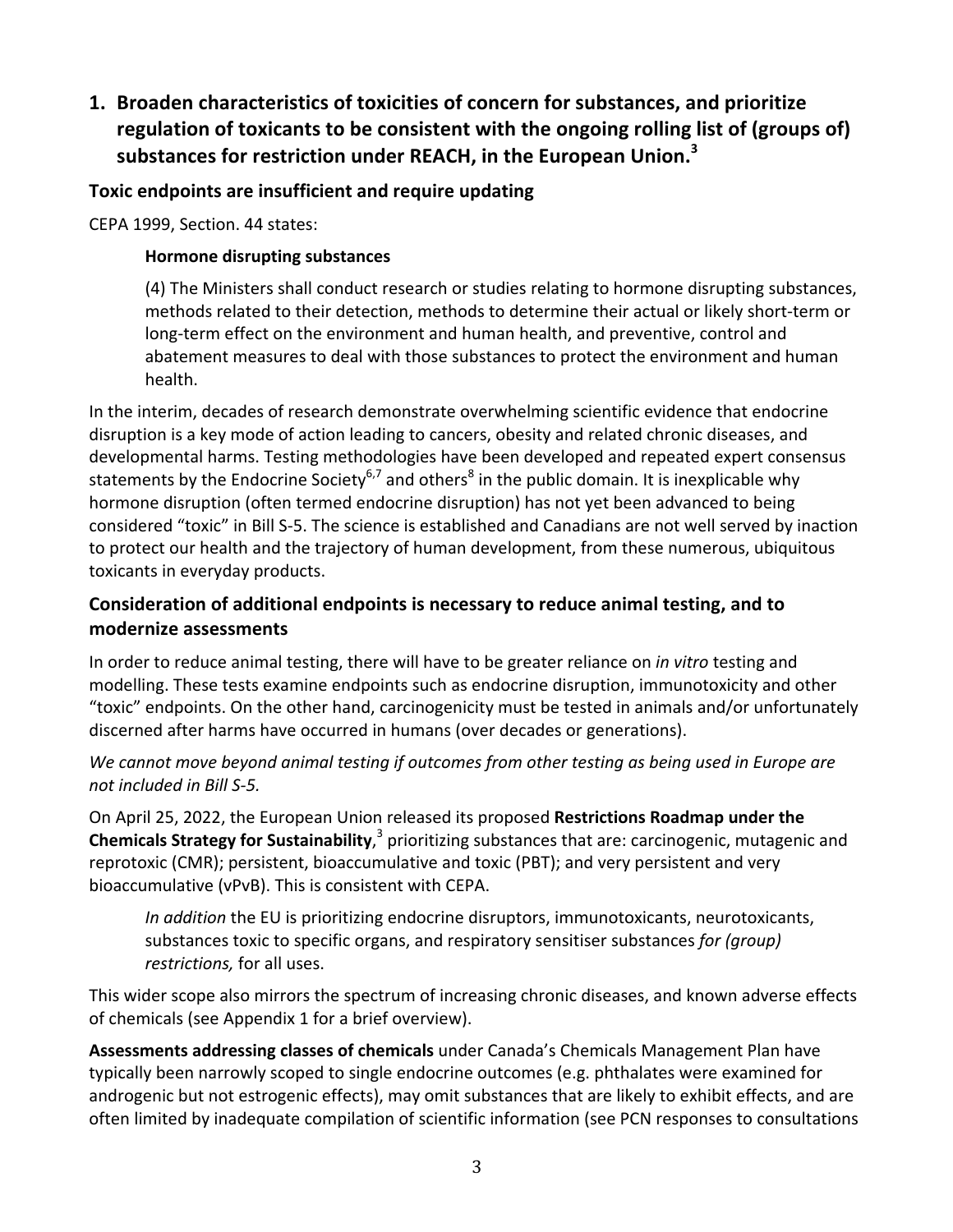on Naphthalene Sulfonic Acids, Phthalates, Fragrances, PFAS on food contact materials, Informed Substitution, Endocrine Disrupting Chemicals: A Roadmap for Action, and CEPA Review, available from: preventcancernow.ca/submissions/).

Europe has taken a lead, with a stronger scientific basis and framework. Detailed Guidance on assessment of endocrine disruption, the result of extensive consultation by the European Commission, was published in 2018, $^9$  stipulating that EATS (estrogenic, androgenic, thyroidal and steroidogenic) modes of action must be investigated. A case study demonstrating application of this guidance found that bisphenol AF (a BPA substitute) inhibited both estrogen and androgen receptors, causing reproductive dysfunction in both females and males.<sup>10</sup> Work is proceeding on adverse effects and safer substitutes for endocrine-disrupting families of chemicals such as phthalates, bisphenols, and halogenated chemicals including anti-stick, anti-stain, waterproofing and fire resistant products.

## **PCN** recommends that CEPA be amended to match priorities for assessment (characteristics of toxicants) applied in the European Union to identify and restrict toxic substances:

carcinogenic, mutagenic and reprotoxic substances (CMR), **endocrine disruptors**, persistent, bioaccumulative and toxic (PBT), and very persistent and very bioaccumulative (vPvB) substances, immunotoxicants, neurotoxicants, substances toxic to specific organs, and respiratory sensitiser substances *for (group) restrictions,* for all uses.

## Thresholds requiring biological effects to be "adverse" to trigger action leave Canadians and **the environment at risk.**

CEPA replaced and in many ways improved upon the *Environmental Contaminants Act (ECA)*. The ECA, however, had a clearer and less equivocal metric for evaluation, acting upon a biological "change" without the ill-defined requirement for the change to be "adverse." Long delays and inaction on chemicals despite knowledge of biological effects have occurred in recent years equivocating over the possibility that known biological or biochemical effects are "adverse." Actions that were taken on triclosan, bisphenol A (BPA) and flame retardants were limited following such debates. PCN recommends amending CEPA to give weight to biological changes resulting from environmental exposures:

require data and to investigate as to the nature, presence, dispersal, accumulation, persistence, methods of control and testing, as well as

### "the ability of the substance or of any class of substances of which it is a member to become **incorporated and to accumulate in biological tissues or to cause biological** *change***";**

### The definition of "class of substance" is:

"class of substances" means any two or more substances that:

- (a) contain the same chemical moiety, or
- (b) have similar chemical properties and the same type of chemical structure.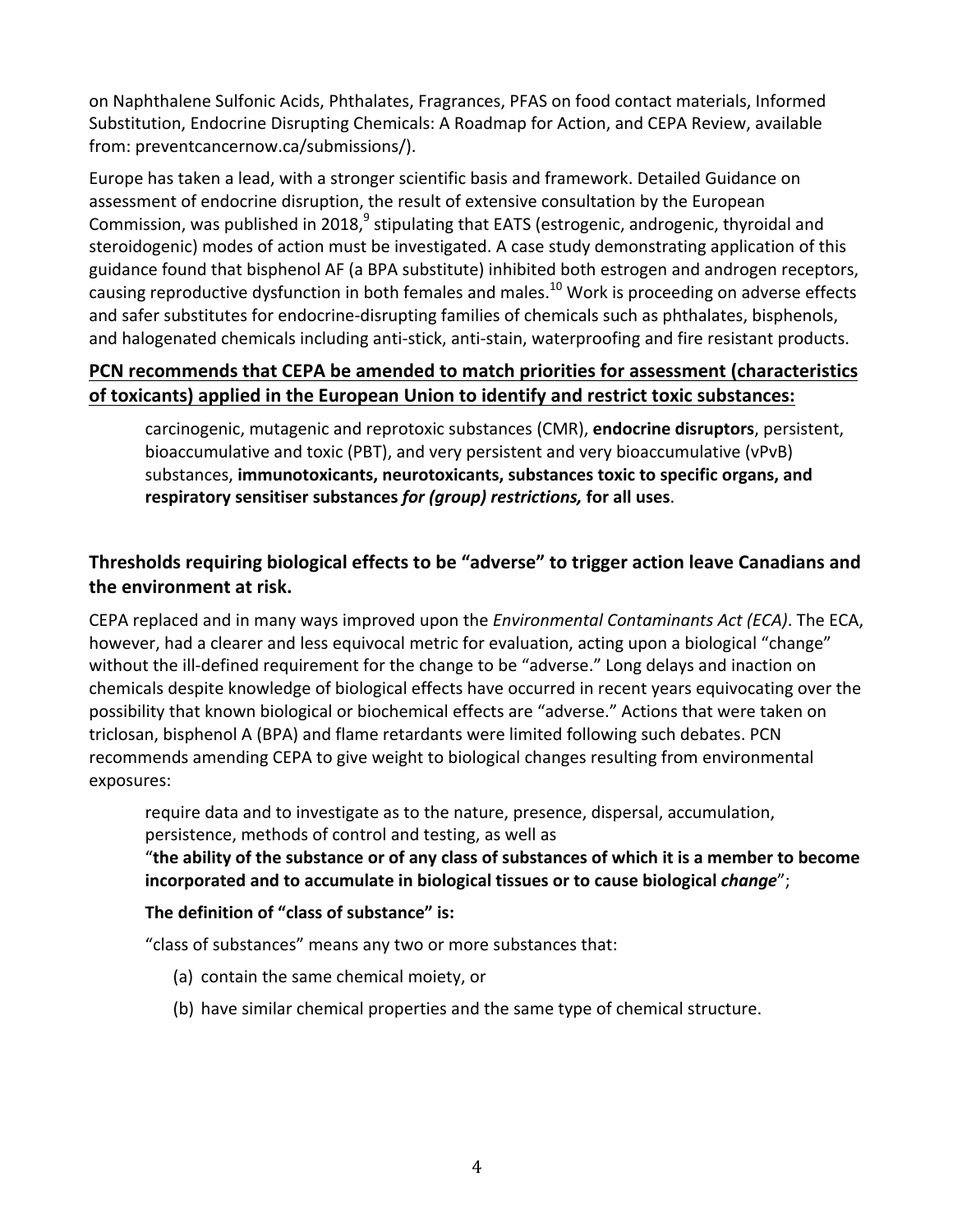# **2.** Implement *alternatives assessment* using a "climate lens," as well as "essentiality" to implement "substitution."

PCN broadly supports Bill S-5 and amendments proposed by the Canadian Environmental Law Association (CELA). We recommend clarifications regarding alternatives.

Among its roles to protect the environment, CEPA is used to limit or proscribe uses of substances or technologies either broadly or for particular applications. To date CEPA has been used to set a maximum bar to address the most toxic substances, but implementing The Right to a Healthy Environment will require *a shift to broader requirements for best practices*. Greenhouse gas emission reduction will require reductions in substances in commerce, with rapid transitions to improve durability, waste reduction and elimination, and resilience.

Alternatives may be identified at different levels, such as a *drop-in substitute* (this can result in unfortunate substitutes as seen for example with bisphenols, halogenated chemicals and phthalates), a *functional substitute* (e.g. non-halogenated water-proofing options to replace PFAS), a *fundamental* design change (e.g. use of non-flammable substances for insulation products instead of flame retardants incorporated in plastic), *improvements in durability and recyclability* to lower life cycle impacts, or *prohibition* such as happened with plastic microbeads in personal care products.

**"Essentiality"/"Essential Use"** is a provocative, potentially game-changing and, in the context of climate imperatives, essential criterion to advance  $-$  to effectively and equitably reduce Canadians' greenhouse gas footprint and to become a global environmental leader.

Applications of "highest and best use" and "essential use" are powerful tools, and are not new concepts. The Montreal Protocol to limit ozone-depleting substances is an early example, and now reduction and elimination of single-use plastic items is another. Canada has done it before, but it would be helpful to codify these concepts in CEPA.

Alternatives assessment, including consideration of essentiality and substitution would apply to substances and durable goods, as well as to telecommunications technologies to minimize "wireless" emission of radiofrequency electromagnetic radiation (RF-EMR) (see below).

### **PROPOSED AMENDMENTS**

PCN supports amendments proposed by CELA, and highlights the following [PCN *italics are added to CELA recommendations]***:**

**4(2)** Subsection 3(1) of the Act is amended by adding the following:

**analysis of alternatives** means an assessment of whether safer, suitable alternative substances or technologies are available including: (a) whether the transition to an alternative would result in reduced overall risks to human health and the environment, taking into account the appropriateness and effectiveness of risk management or risk removal measures; (b) the technical and economic feasibility of the alternatives; and (c) total life-cycle resource use and greenhouse gas releases associated with alternative substances, products or *technologies.* Alternatives include the null alternative, based upon the essentiality of the substance, product or technology.

**essentiality assessment** means an assessment of the extent to which benefits associated with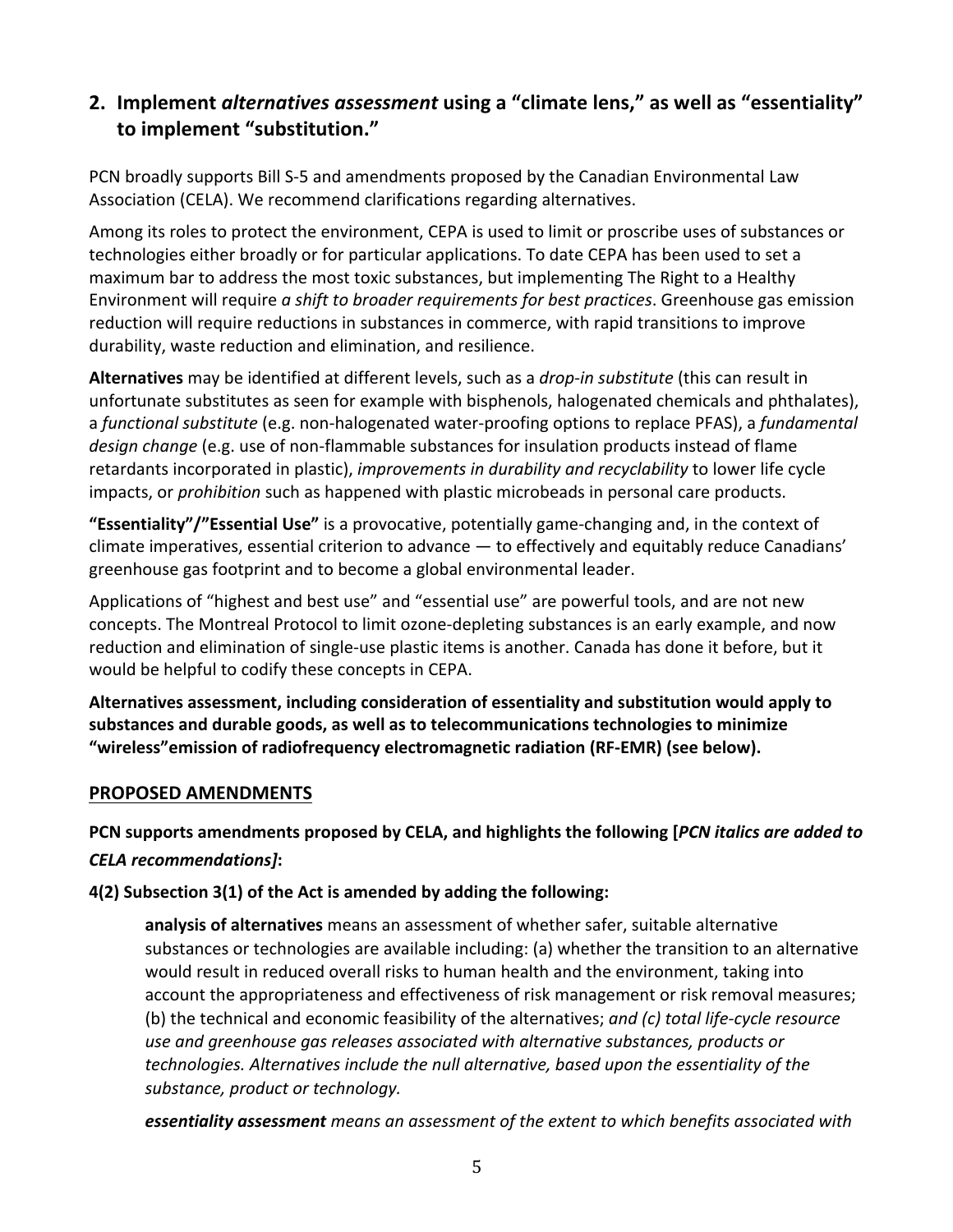the substance, product or technology are essential for human or environmental health, in particular applications. Essentiality is a consideration for selecting the null alternative, in *alternatives assessment.* 

**safer alternative** means an option that includes input substitution as well as including a change in chemical, material, product, process, function, system or other action, whose adoption to replace a toxic substance or technology would be the most effective in comparison with another chemical, material, product, process, function, system, or other action, and the phrase "alternatives that are safer" has the same meaning;

substitution principle means toxic substances listed in Schedule 1 and technologies that pose risks to human or environmental health are progressively replaced by non-hazardous or less hazardous *alternatives*, including non-chemical alternatives, or safer technologies where these are technically and economically feasible;

**technically feasible** means that the technical knowledge, equipment, materials and other resources available in the marketplace are expected to be sufficient to develop and implement a safer alternative, and the phrase "technically viable" has the same meaning;

## Bill S-5 includes an implementation framework, which could include development of alternatives assessment, essentiality and substitution with an additional clause.

#### **Implementation framework**

**5.1 (1)** For the purposes of paragraph 2(1)(a.2), the Ministers shall, within two years after the day on which this section comes into force, develop an implementation framework to set out how the right to a healthy environment will be considered in the administration of this Act.

**(a)** the principles to be considered in the administration of this Act, such as principles of environmental justice  $-$  including the avoidance of adverse effects that disproportionately affect vulnerable populations  $-$  and the principle of non-regression;

**(b)** research, studies or monitoring activities to support the protection of the right to a healthy environment referred to in paragraph  $2(1)(a.2)$ ; and

(c) the balancing of that right with relevant factors, including social, economic, health and scientific factors 

## **ADD**

**(d)** alternatives assessment, including consideration of essentiality and implemented via substitution, *to* improve transparency and to advance and support best practices for a healthy environment, in scientific assessments and pollution prevention.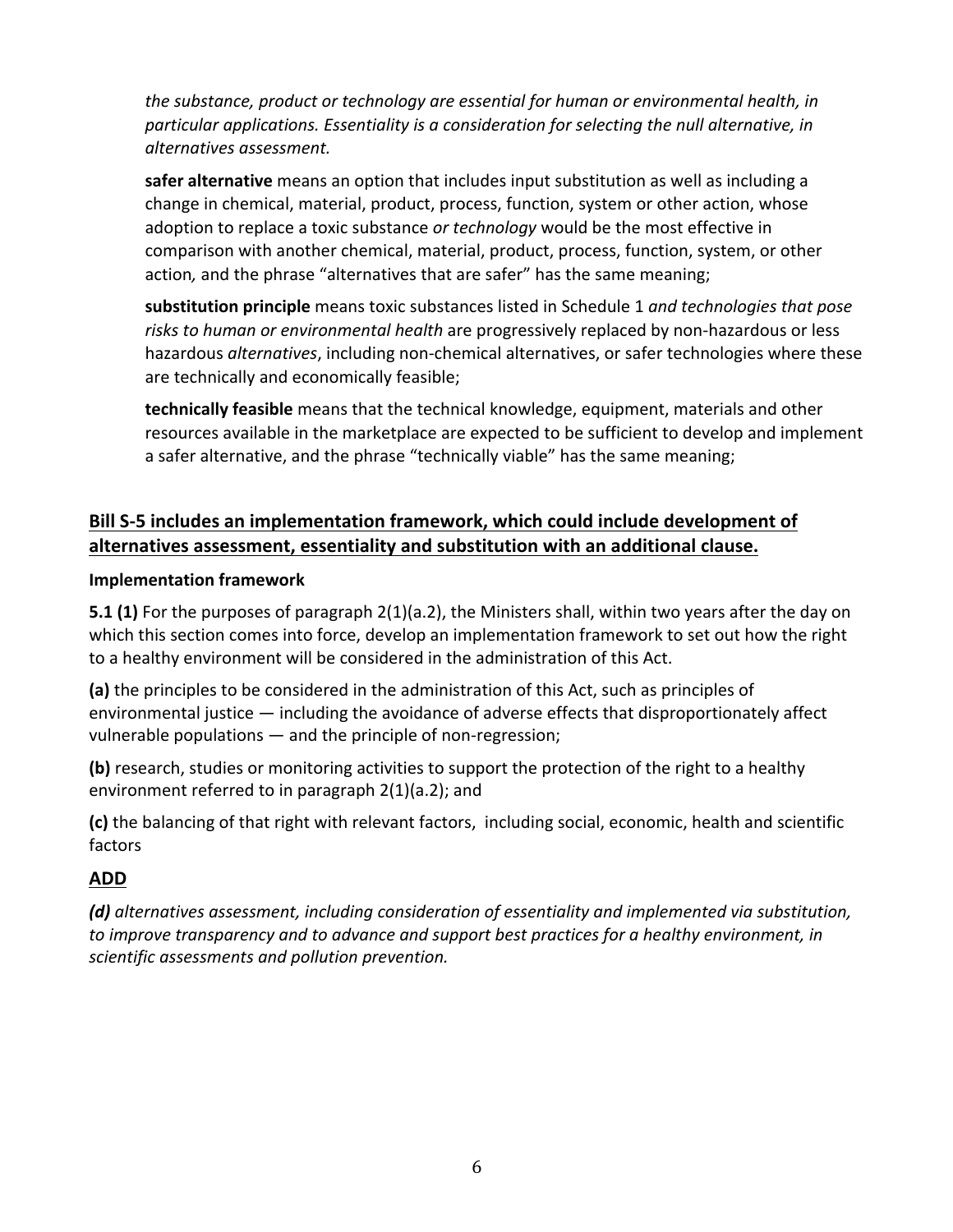# **3. Address radiofrequency electromagnetic radiation in an amendment to CEPA S. 44**

There is no law, regulation, or involvement of Environment and Climate Change Canada to address environmental effects of radiofrequency electromagnetic radiation (RF-EMR). An amendment is proposed below, to study this issue with a view to regulating RF-EMR to protect environmental as well as human health. It is recommended that this be included also under the Implementation Framework subsection (b), referenced above.

The issue of environmental effects of RF-EMF is described thoroughly with scientific references in the accompanying White Paper, "Protect Birds, Bees and Trees. Include Anthropogenic Radiofrequency Electromagnetic Radiation in Canadian Environmental Protection Act Amendments" (Updated April 2022).<sup>11</sup> Summary points are as follows:

- Flora and fauna, including insects and birds, can be affected adversely by radiofrequency electromagnetic radiation (RF-EMR) used for wireless telecommunications. Species' collapse lends urgency to assessment and environmental protection from anthropogenic RF-EMR. Canadian assessment and regulation focuses solely on human health.
- Unlike toxic substances, RF-EMR from modern technologies is not addressed as a risk to the environment under the *Canadian Environmental Protection Act* (CEPA), or other national laws.
- Health Canada's Safety Code 6 "Limits for human exposure to radiofrequency electromagnetic energy" guidelines are implemented by Innovation, Science and Economic Development (ISED) to protect humans from "established," adverse effects, specifically nerve stimulation at lower frequencies and over-heating of tissue at frequencies for telecommunications.
- In other species, biological effects of RF-EMR have been identified in all taxa that were adequately studied. Effects have been observed at ambient and low-intensity levels of exposure, such as from Wi-Fi and cell towers (base stations) at a distance.
- The dramatic worldwide decline of populations of birds, insects and other biota makes this an urgent issue. According to scientists who specialize in this field, exposure to RF-EMR at ambient levels may well be a co-factor, along with pesticides, habitat loss and climate change.
- The rollout of novel technologies is increasing RF-EMR levels, as well as introducing frequencies and modulations not previously used.
- Increasing numbers of structures with multiple cellular network antennas (specifically designed to emit RF-EMR) are being installed across Canada, in urban, rural and wilderness areas. These antennas will support the operation of hundreds of thousands additional smaller antennas (e.g., 4G, 5G) being mounted on non-tower structures (e.g., street furniture, buildings, lamp-posts and other utility poles). At the same time, tens of thousands more telecommunications satellites are being launched to emit RF-EMR.
- RF-EMR is clearly an environmental agent that is potentially harmful, as a pollutant. Exposure to wireless radiation has serious implications for biodiversity and ecosystem health.
- Cumulative and synergistic effects may occur with wireless radiation plus chemical substances.<sup>12,13</sup>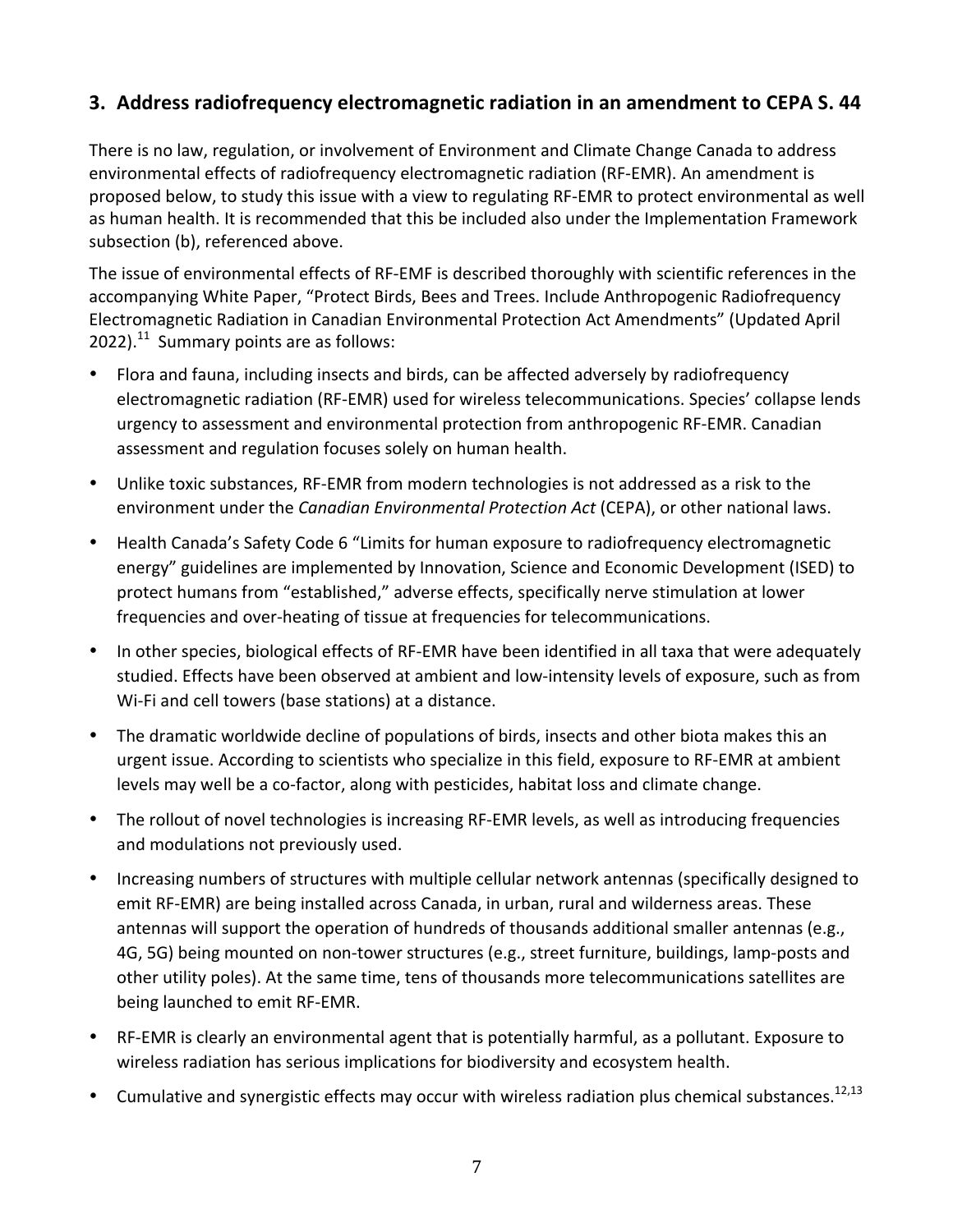Natural background levels of RF-EMR are very low, but peak ambient levels have increased over recent decades up to 1,000,000,000,000,000,000 times natural background levels for frequencies used in telecommunications, according to a 2018 report in *The Lancet Planetary Health*.<sup>14</sup> Scientific research indicates that this environmental agent affects all biota that have been adequately studied, including birds, insects and trees.<sup>15,16,17</sup> RF-EMR also magnifies the toxicity of chemicals, according to numerous laboratory studies, as well findings of interaction between mobile phone use and lead on child neurodevelopment.<sup>12,13</sup>

RF-EMR used for telecommunications is managed to protect human health according to Health Canada "Safety Code 6" guidelines.<sup>18</sup> This document is referenced in other guidance and regulations regarding telecommunications equipment/infrastructure. As discussed in the White Paper, CEPA and other environmental laws are referenced, yet all of these laws are silent on the topic of RF-EMR.

### **PCN** recommends that Bill S-5 be amended to initiate review of RF-EMF to protect both **human and environmental health as follows:**

**6.1 Section 43 of the Act is amended by adding the following after the last definition in the section:**

"radiofrequency electromagnetic radiation" means:

radiated energy arising from accelerating electrical charges, having the form of electromagnetic waves and a stream of photons, and in a vacuum travels at the speed of light. The rate of oscillation of the waves is in the range between 3 kilohertz (kHz) to 300 gigahertz (GHz), which corresponds to the frequency of the non-sinusoidal radio waves typically used in radio communications.

#### **7** Section 44 of the Act is amended by adding the following after subsection (4):

#### **Radiofrequency electromagnetic radiation**

(5) The Ministers shall conduct research or studies relating to radiofrequency electromagnetic radiation, methods related to its detection, methods to determine its actual or likely shortterm or long-term effect on the environment and human health, and preventive, control and abatement measures to deal with it, and alternatives to its use, to protect the environment and human health.

#### **PCN** recommends that this review of RF-EMR be included in the Implementation Framework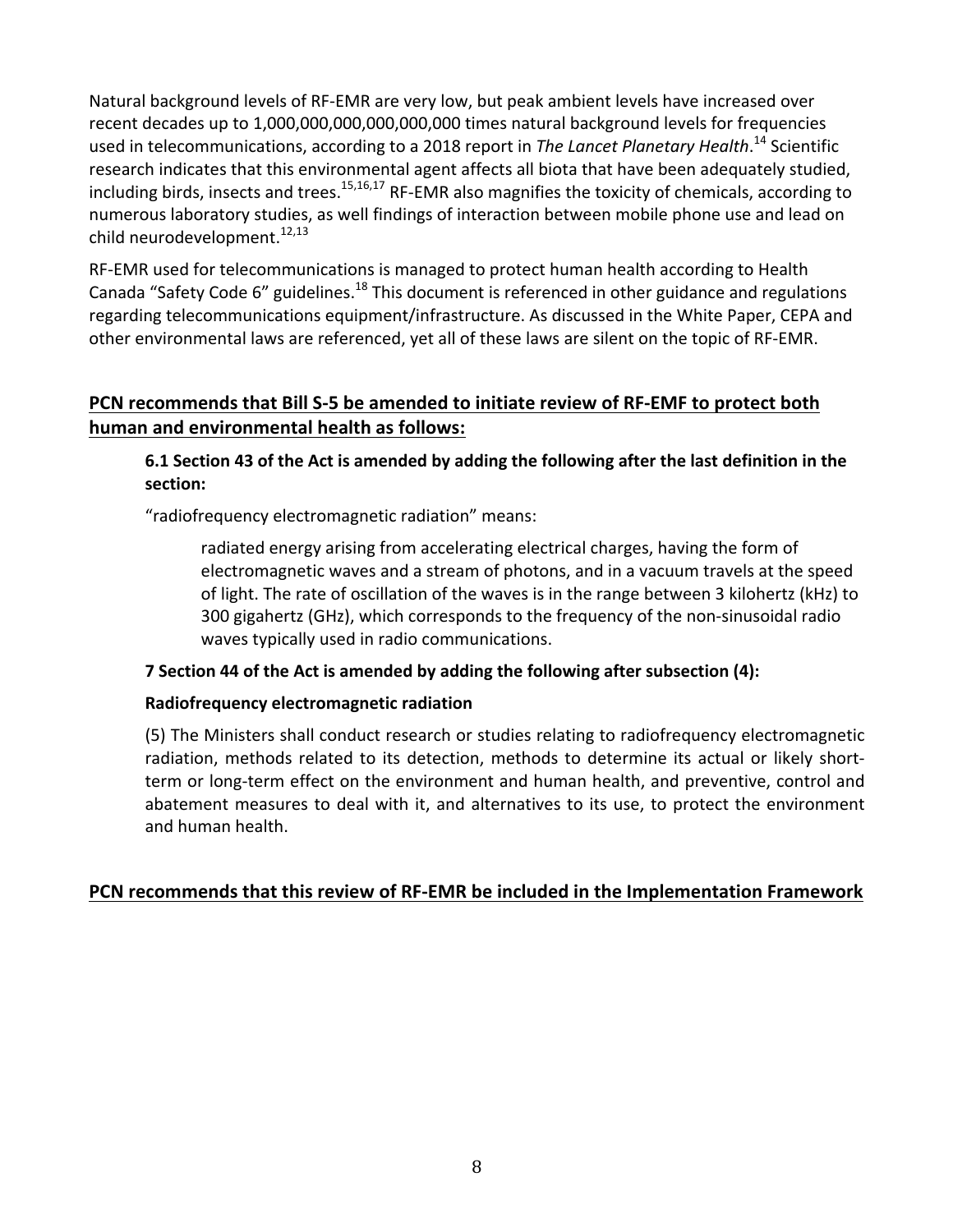# **4. Develop capacity for data collection, analyses and early detection of harms resulting from environmental exposures, including those regulated under CEPA.**

Decisions made under CEPA that allow releases of and exposures to environmental agents are based on available information, which is generally (and necessarily) incomplete. For example, residues from new and existing substances and uses may take time to accumulate, effects may be delayed, interactions with other exposures may be seen locally, and thus harms may not be detected for considerable time. As such, initial decisions are essentially hypotheses.

Having proposed hypotheses in the course of administering CEPA, ethically it is incumbent upon the government to require data and research to address hypotheses that environmental agents in Canada are not causing harm.

Findings of long-term or delayed effects or harms, often seen first in susceptible or vulnerable populations, may ultimately result in decisions being amended and substitutes coming into commerce. This typically occurs many years following initial introduction of the exposure, following repeated cases of harms that eventually come to public attention. Awareness and evidence in scientific publications using data from jurisdictions with richer data resources may be of limited or delayed impact as Canadian applicability of the research is contested.

Thus, there is an ethical imperative to ensure that:

- 1) initial information from proponents is provided at early stages and is as robust as possible;
- 2) precautionary approaches are utilized in order to prevent harms; and
- 3) when adverse effects occur, that regrettable consequences are detected and addressed as rapidly, effectively and efficiently as possible.

This requires data, systematic and ongoing and routine analyses, and what Dr. Michael Gilbertson characterises as "forensic analysis" to piece together causal pathways.

Canada makes limited health data public, and replacements for some online resources that were cut during a previous government are not as rich as decades ago. More data, data sources and electronic infrastructure is needed to support CEPA decision-making. Appendix 2 includes an overview of some current data sources, and describes linking of health information with data addressing exposures, to gain capacity to discern effects.

## We Must Not Fail

The International Panel on Climate Change reported in April 2022 that the world must urgently reverse the ongoing increases in greenhouse gases by 2025 - a mere three years from today - to have an even odds for a liveable world for today's children (1.5 to 2 degrees Celsius warming).<sup>19</sup> The world our descendants inherit will be shaped by measures we implement today, and by the leadership to achieve urgent, rapid action in everyone's best interests.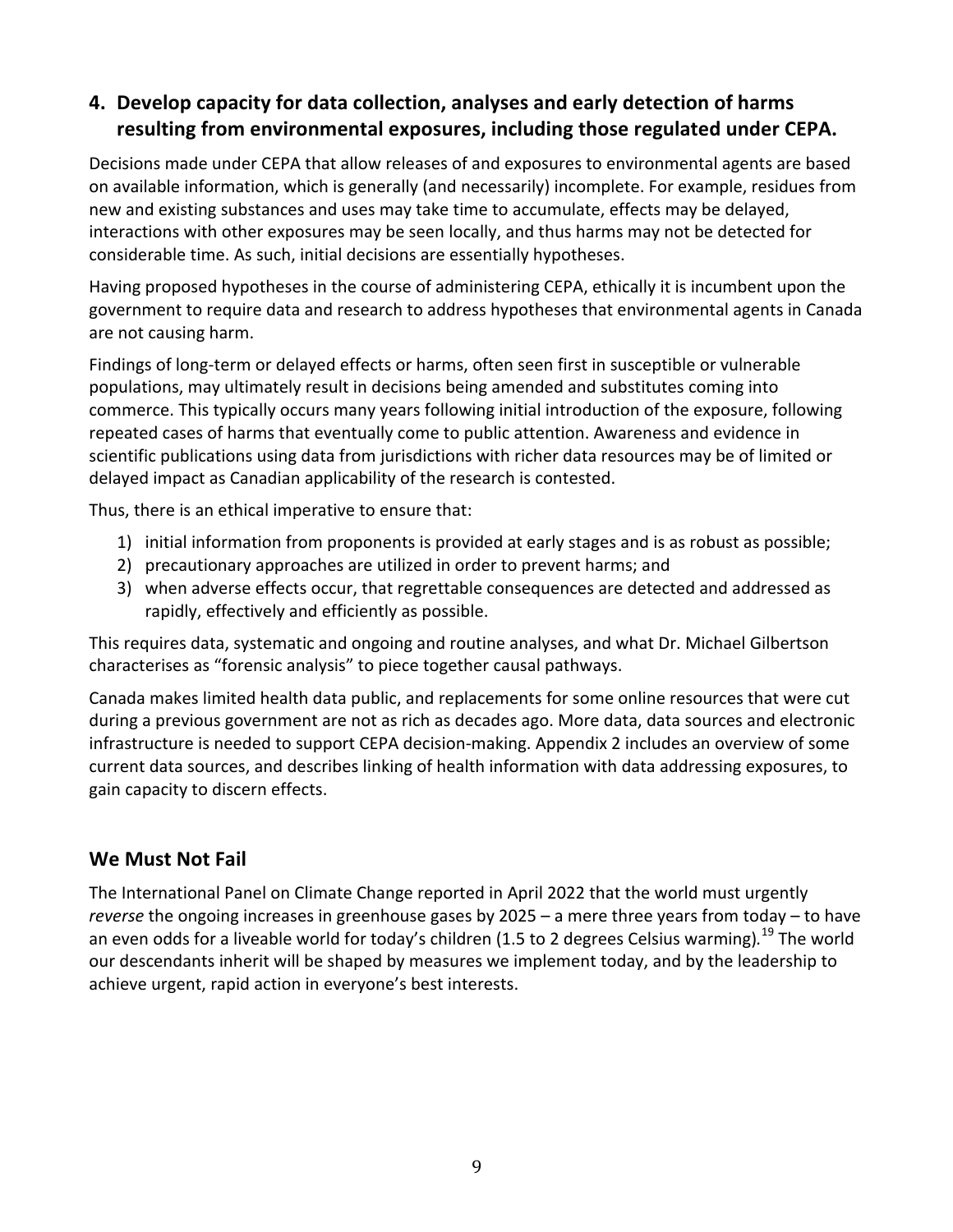## **About Us**

Prevent Cancer Now (PCN) is Canada's national non-governmental organization focused on primary cancer prevention – "stopping cancer before it starts." This includes actions to reduce and eliminate exposures that contribute to development of cancer, many of which are regulated under CEPA. Over more than a decade we have been directly involved with actions and programs under *Canadian Environmental Protection Act, 1999* (CEPA):

- participating in and observing numerous consultations and meetings;
- following pollution and public health topics both in the scientific literature and regulatory contexts in Canada and internationally;
- making numerous submissions to consultations under the Chemicals Management Plan and Parliamentary studies of CEPA and Safety Code 6; and
- advancing the science and ethics for regulatory decision-making, including laboratory studies, epidemiology and methodology to detect and to prevent harms from environmental exposures.

Please do not hesitate to ask for clarification or further information, or if we may be of further service.

On behalf of Prevent Cancer Now I would be grateful for the opportunity to assist the ENEV Committee in person.

Respectfully Submitted,

M. E. Jeag

Meg Sears PhD Chairperson, Prevent Cancer Now meg@preventcancernow.ca 613 297-6024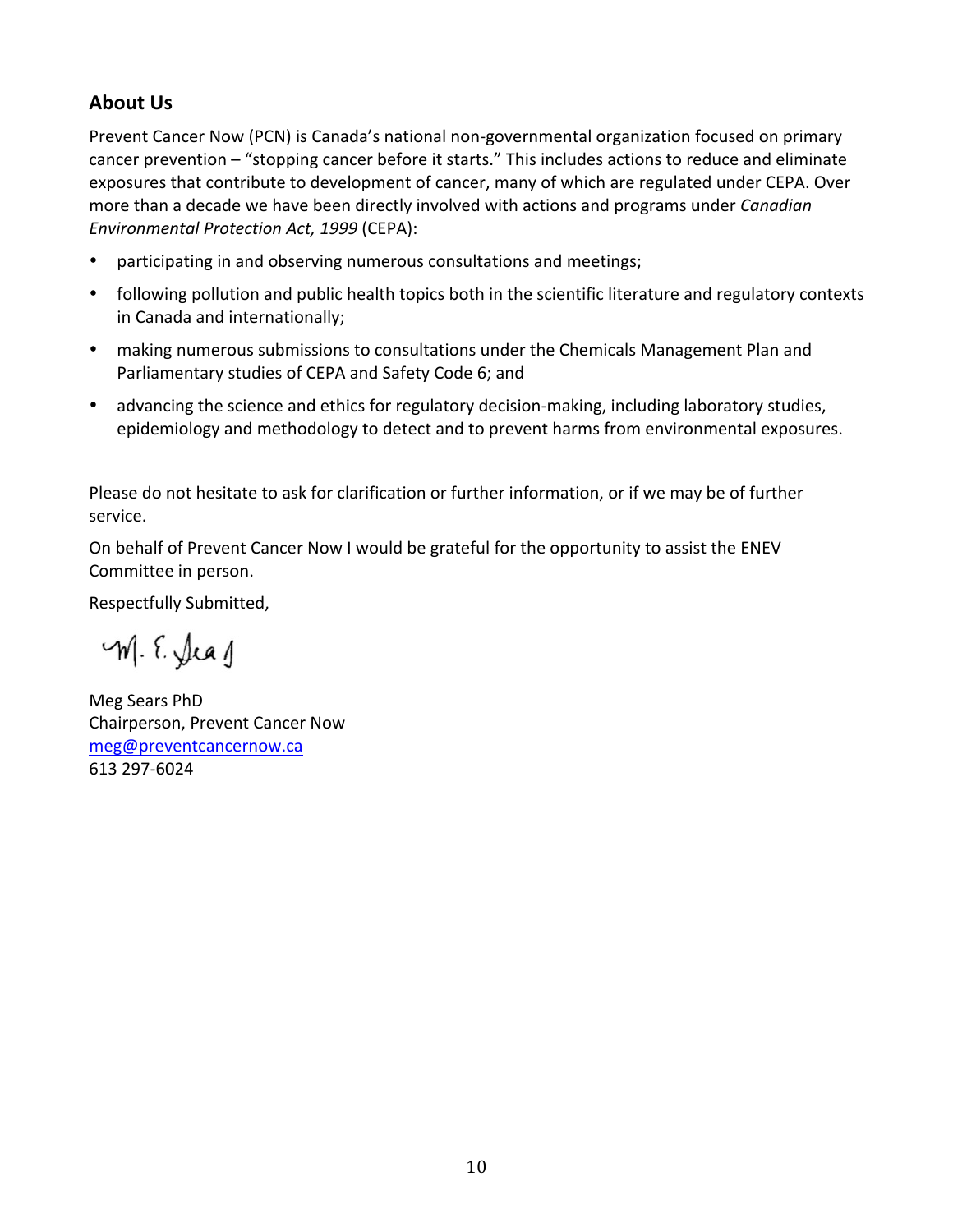# Appendix 1: Environmentally-linked adverse health conditions are increasing in **Canadians**

If CEPA was indeed protecting public health, we would expect declining diseases associated with anthropogenic exposures. Instead, consistent with Canadian-led research on low dose mixtures of chemicals,<sup>20</sup> we see increasing conditions associated with changed signalling in endocrine systems (e.g., sexual development and reproduction; eating behaviours and metabolism; and neurological development and function), and some cancers. As well, intergenerational effects occur even when the genetic code is not mutated; rather, epigenetic changes that affect expression and suppression of particular genes, can alter susceptibility to dysfunction and disease. Higher prevalence is seen in racialized<sup>21</sup> and more highly exposed populations. Examples of adverse trends in public health linked to toxicants include:

- Extensive basic research illuminates **interacting mechanisms**<sup>22</sup> of chemicals in cellular signalling, <sup>6,7</sup> gene expression (epi-genetic effects),  $23$  metabolism (including oxidative stress), development and health as a result of environmental exposures and the microbiome, $24,25$  from pre-conception and across the life span.<sup>26</sup>
- Although historically exceedingly rare in children, prevalence of **type 2 diabetes** now exceeds that of type 1 diabetes in Canadian youth. In Manitoba, where rates are up to 20-fold higher than in some other areas of Canada, type 2 diabetes increased from 9 to 21 per 100,000 children <18 vears of age between 2006 and 2011.<sup>27</sup> Type 2 diabetes is also increasing rapidly in Ontario children.<sup>28</sup> Potentially informing aetiology, a prospective nurses' study report and review describes associations between plasma levels of persistent toxicants and diabetes, as well as interactions with weight changes (Fatty tissue is thought to be protective because it sequesters lipophilic toxicants, that are released into the bloodstream and other tissues during weight loss).<sup>29</sup>
- Storage of toxic chemicals in fat, evident with increased blood levels of toxicants with weight loss, may underlie numerous adverse conditions.<sup>30,31,32</sup> The "**obesity paradox**" where adipose tissue appears to be protective against disease has been noted for cancer (with cautions regarding analytical complexities),<sup>33</sup> heart failure and mortality in patients with diabetes,<sup>34</sup> and increasing population-adjusted rates of certain cancers, many of which are hormone-related;<sup>35</sup>
- **Obesity** increases risks for about a dozen cancers.<sup>36,37</sup> In Canada, smoking-related cancers are decreasing as smoking rates have fallen, but obesity- and endocrine-related cancers are increasing,<sup>35</sup> although early detection and treatment can help to avert severe disease;
- Male genital birth defects clustered in agricultural regions of Nova Scotia, in contrast with nonendocrine mediated congenital abnormalities that were not clustered;<sup>38</sup>
- Lymphoid leukemia incidence rate in Manitoba children increased between 1984 and 2013, with variations by geographic area (suspected to be related to unidentified environmental agents);<sup>39</sup>
- **Autoimmune disease** is increasing rapidly in developed countries.<sup>40</sup> Canada ranks globally among the **highest rates of inflammatory bowel disease in children**, driven by increasing incidence in the youngest children of 6.5% annually; $41$
- **Inflammatory bowel disease** predisposes to **colorectal cancer**, which is increasing 7% annually in Canadian adolescents and young adults<sup>42</sup> (the similar rates are thought to be associated);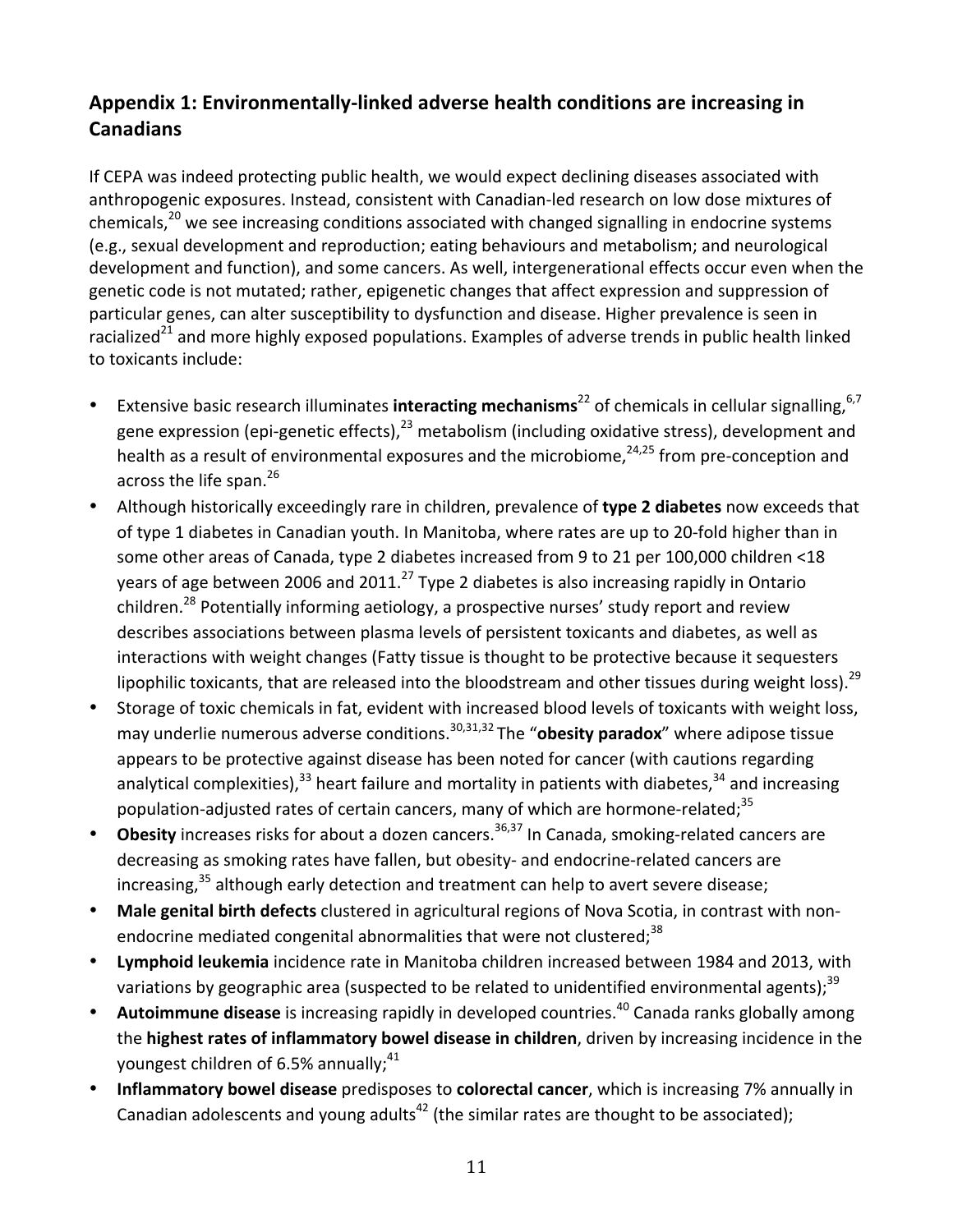- **Neurological development** can be impacted by many toxicants, $43$  such as metals lead, $44$  mercury  $45$ and manganese,  $46$  and endocrine disruptors such as bisphenol-A (BPA),  $47$  to name a few. Increases in prevalence and incidence of treated attention-deficit hyperactivity disorder (ADHD) were not uniform across Canadian provinces, suggesting non-uniform contributors to the condition;<sup>48</sup>
- Recent research reviews life-changing biological impacts of volatile chemicals and the myriad of scented products in daily use.<sup>49</sup>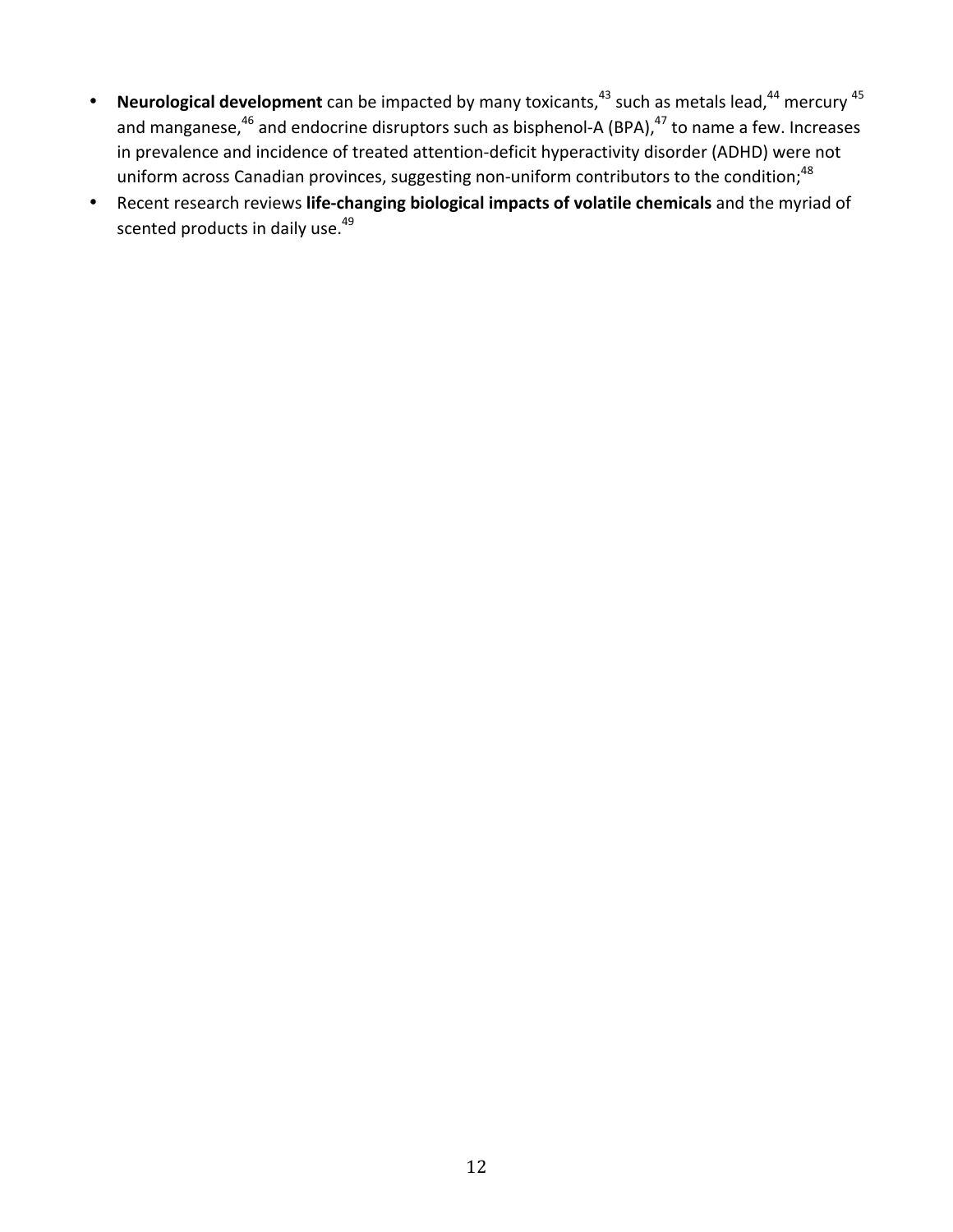# Appendix 2: Data and analyses to detect harms from toxicants in Canadians – a brief **discussion**

Concluding that environmental exposures cause harms poses scientific challenges, that may be met with modern data capabilities and sophisticated methods with powerful computers. Ethical issues also arise as to the burden of proof of harm versus safety, in the context of the social and private benefits associated with environmental exposures, and The Right to a Healthy Environment.

**Determining causality** in human epidemiology is complex, with many possible routes of arguments. It requires a combination of longitudinal exposures and health data, and forensic investigations of exposures and mechanisms of harms, as outlined by Michael Gilbertson to the Senate ENEV Committee, in the Halifax Project<sup>50</sup> and investigation of workers' breast cancer.<sup>51</sup>

**Longitudinal studies** capture temporality – that an exposure preceded a health outcome – so these resource-intensive datasets may provide powerful evidence that certain exposures cause related outcomes. Canada has some longitudinal studies with limited data on well-known toxicants as well as biobanking, including the national Maternal-Infant Research on Environmental Chemicals (MIREC), as well as regional studies such as the Ontario Health Survey and Atlantic PATH (with its helpful collection of toe nail samples), and some efforts with Aboriginal (particularly northern) populations.

The **Canadian Health Measures Survey** (CHMS) was initiated after it was decided that Canada would not join the larger National Health and Nutrition Examination Survey (NHANES) effort in the US. CHMS "cycles" are periodic "snapshots" in largely healthy people of a particular sample of toxicants in blood and urine for each cycle, as well as some basic health information from a physical examination and questionnaire. Some chemicals or metabolites are repeated in subsequent cycles, and some are onetime assessments. Importantly, unlike longitudinal studies, measures are not repeated in an identified cohort; each cycle is a cross-section of Canadians who have access to the facilities for the testing. Participants are not Aboriginal or in the North; there are separate smaller projects for them.

Caution is warranted in comparing CHMS cycles because detection limits are not always consistent. Finally, the CHMS may not assess regrettable substitutions as seen for example with:

- bisphenol-A (BPA) was recently reported to be decreasing in Canadians, but endocrine-disrupting bisphenol substitutes, that are increasing in use, were not analysed;
- some fluorinated anti-stick and anti-stain chemicals, while production has been moving to smaller (but still persistent and toxic) substitutes that were not analysed;
- some phthalates with many uses, e.g. to soften plastics, in cosmetics, and to make fragrance molecules off-gas more slowly (there are hundreds of phthalate chemicals); and
- some brominated flame retardants.

**Additional information sources** would be needed beyond the CHMS to establish causality of exposure and health outcome, as temporality cannot be determined in one-off studies, and ongoing state of health is not followed.

**Occupational and regional clusters** in workers, and vulnerable, disadvantaged, racialized and marginalized individuals and communities, such as investigated by Brophy, Keith, Gilberson, Rochon-Ford and others, can be informative; unfortunately with higher exposures and higher incidence of harms. $51,52$ 

**Surrogate exposure data** may apply locally or according to occupation, such as air quality or drinking water quality determined by postal code (and geological survey data for groundwater), or nutritional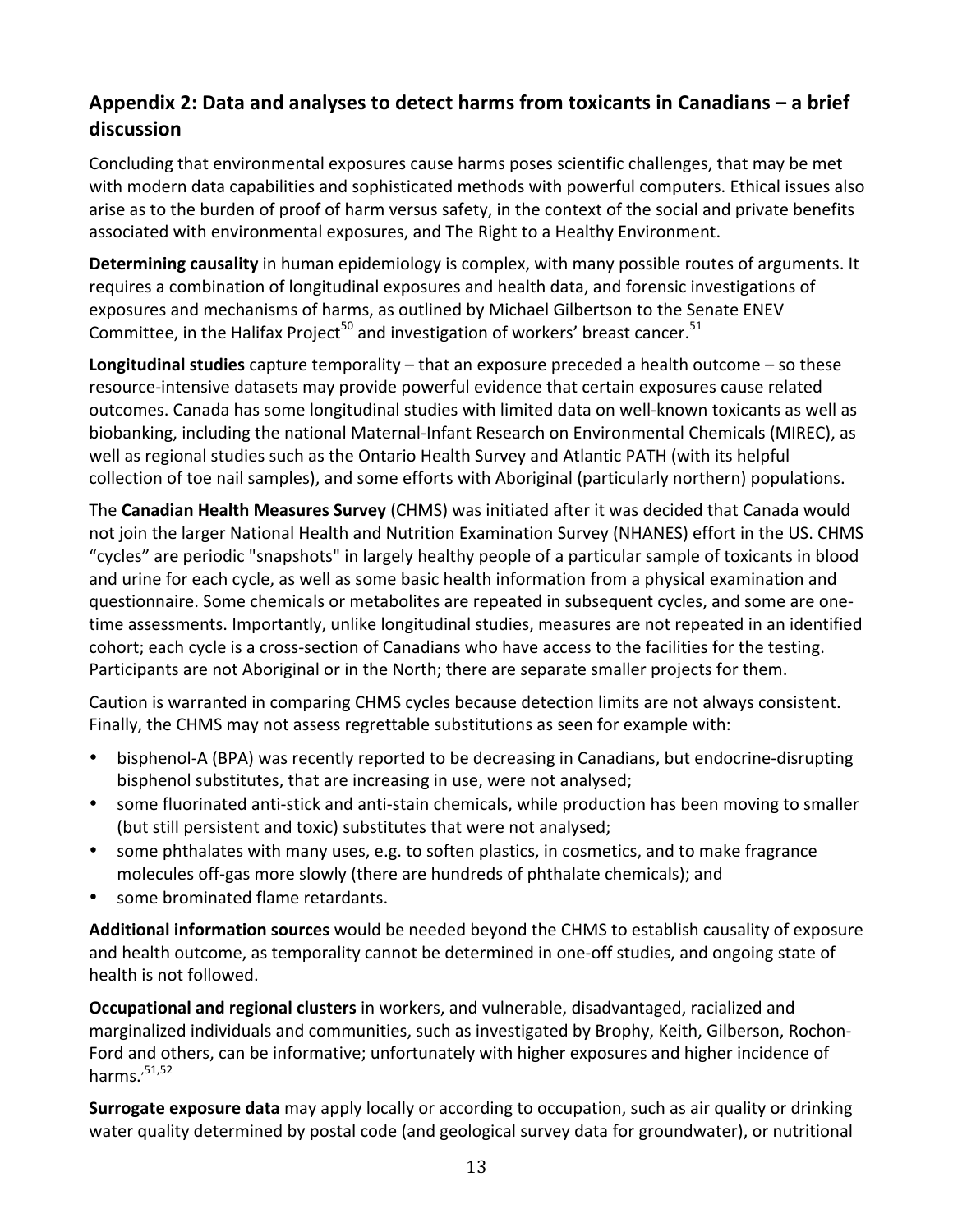intake with questionnaires. CANadian Urban Environment (CANUE) works on air quality, "greenness" and urban form.

Information infrastructure needs to be developed, to mine data on health outcomes and environmental exposures (beneficial and adverse) – in the air, water, food, at home, work, school and during leisure. Some means to fill "exposure" gaps include accessing under-utilized data sources such as geological groundwater data and legacy lead pipe infrastructure, a clinical environmental exposures questionnaire, and facilitating access to testing for toxicants in certain populations when environmentally-linked conditions are being investigated.<sup>53</sup> Collecting, confederating and conducting ongoing analyses of exposure and health data may facilitate identification of exposures that contribute to morbidity, disability and premature mortality in Canada (and associated burdens on society and costs to the public purse). The **Pan-Canadian Health Data Strategy**<sup>54</sup> is gaining ground, and should include health data that may be related to contaminants.

### **References**

- 1. Smith R, McDougal K. Costs of Pollution in Canada: Measuring the impacts on families, businesses and governments [Internet]. International Institute for Sustainable Development; [cited 2021 Sep 13]. Report No.: ISBN 978-1-894784-76-4. Available from: https://www.iisd.org/publications/costs-pollution-canadameasuring-impacts-families-businesses-and-governments
- 2. Health Canada. Health Impacts of Air Pollution in Canada 2021 Report [Internet]. 2021 Mar [cited 2021 Sep 13]. Report No.: ISBN: 978-0-660-37331-7. Available from: https://www.canada.ca/en/healthcanada/services/publications/healthy-living/2021-health-effects-indoor-air-pollution.html
- 3. European Commission. COMMISSION STAFF WORKING DOCUMENT Restrictions Roadmap under the Chemicals Strategy for Sustainability [Internet]. 2022 [cited 2022 Apr 25]. Available from: https://ec.europa.eu/docsroom/documents/49734
- 4. Prevent Cancer Now. Canadians and residents need due process and science in national law, to assess and regulate "wireless radiation" [Internet]. 2022 [cited 2022 Apr 25]. Available from: https://preventcancernow.ca/canada-has-no-due-process-in-law-to-assess-and-regulate-wirelessradiation/
- 5. Daly A, Devitt S, Mann M. Good Data [Internet]. Amsterdam: Institute of Network Cultures; 2019 [cited 2022 Apr 27]. Available from: https://networkcultures.org/blog/publication/tod-29-good-data/
- 6. Diamanti-Kandarakis E, Bourguignon JP, Giudice LC, Hauser R, Prins GS, Soto AM, et al. Endocrine-Disrupting Chemicals: An Endocrine Society Scientific Statement. Endocr Rev [Internet]. 2009 Jun [cited 2018 Feb 23];30(4):293–342. Available from: https://www.ncbi.nlm.nih.gov/pmc/articles/PMC2726844/
- 7. Gore AC, Chappell VA, Fenton SE, Flaws JA, Nadal A, Prins GS, et al. EDC-2: The Endocrine Society's Second Scientific Statement on Endocrine-Disrupting Chemicals. Endocrine Reviews. 2015 Dec;36(6):E1-150.
- 8. Alofe O, Kisanga E, Inayat-Hussain SH, Fukumura M, Garcia-Milian R, Perera L, et al. Determining the endocrine disruption potential of industrial chemicals using an integrative approach: Public databases, in vitro exposure, and modeling receptor interactions. Environment International [Internet]. 2019 Oct 1 [cited 2020 Feb 19];131:104969. Available from: http://www.sciencedirect.com/science/article/pii/S0160412018326722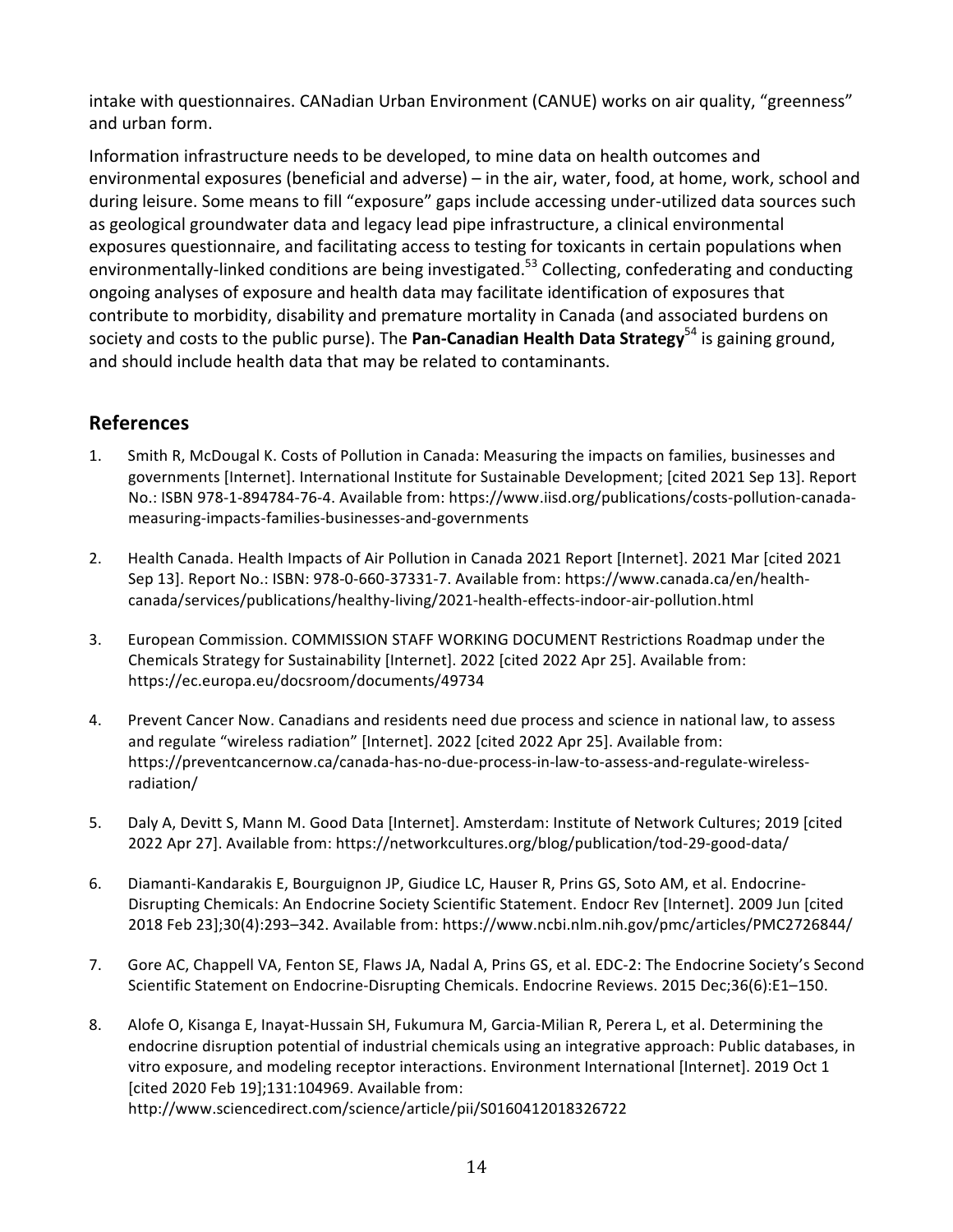- 9. Andersson N, Arena M, Auteri D, Barmaz S, Grignard E, Kienzler A, et al. Guidance for the identification of endocrine disruptors in the context of Regulations (EU) No 528/2012 and (EC) No 1107/2009. EFSA Journal [Internet]. 2018 Jun 1 [cited 2018 Sep 8];16(6):e05311. Available from: https://efsa.onlinelibrary.wiley.com/doi/abs/10.2903/j.efsa.2018.5311
- 10. Escrivá L, Zilliacus J, Hessel E, Beronius A. Assessment of the endocrine disrupting properties of bisphenol AF: a case study applying the European regulatory criteria and guidance. Environmental Health [Internet]. 2021 [cited 2021 Oct 18];20:1-19. Available from: https://www.proquest.com/docview/2528905384/abstract/DE27A60C1C3D4646PQ/1
- 11. Prevent Cancer Now, Canadians for Safe Technology. Protect Birds, Bees and Trees. Include Anthropogenic Radiofrequency Electromagnetic Radiation in Canadian Environmental Protection Act Amendments [Internet]. 2022 Apr. Available from: https://preventcancernow.ca/wpcontent/uploads/2022/04/RF-EMRinCEPA-WhitePaper-inclAmendments-PCNC4ST-UPDATED2022April7.pdf
- 12. Byun YH, Ha M, Kwon HJ, Hong YC, Leem JH, Sakong J, et al. Mobile Phone Use, Blood Lead Levels, and Attention Deficit Hyperactivity Symptoms in Children: A Longitudinal Study. PLOS ONE [Internet]. 2013 Mar 21 [cited 2019 May 18];8(3):e59742. Available from: https://journals.plos.org/plosone/article?id=10.1371/journal.pone.0059742
- 13. Choi KH, Ha M, Ha EH, Park H, Kim Y, Hong YC, et al. Neurodevelopment for the first three years following prenatal mobile phone use, radio frequency radiation and lead exposure. Environmental Research [Internet]. 2017 Jul [cited 2017 May 25];156:810-7. Available from: http://www.sciencedirect.com/science/article/pii/S0013935117302372
- 14. Bandara P, Carpenter DO. Planetary electromagnetic pollution: it is time to assess its impact. The Lancet Planetary Health [Internet]. 2018 Dec 1 [cited 2018 Dec 11];2(12):e512-4. Available from: https://www.thelancet.com/journals/lanplh/article/PIIS2542-5196(18)30221-3/abstract
- 15. Levitt BB, Lai HC, Manville AM. Effects of non-ionizing electromagnetic fields on flora and fauna, part 1. Rising ambient EMF levels in the environment. Reviews on Environmental Health [Internet]. 2021 May 27 [cited 2021 Aug 6]; Available from: http://www.degruyter.com/document/doi/10.1515/reveh-2021-0026/html
- 16. Levitt BB, Lai HC, Manville AM. Effects of non-ionizing electromagnetic fields on flora and fauna, Part 2 impacts: how species interact with natural and man-made EMF. Rev Environ Health. 2021 Jul 8;
- 17. Levitt BB, Lai HC, Manville AM. Effects of non-ionizing electromagnetic fields on flora and fauna, Part 3. Exposure standards, public policy, laws, and future directions. Reviews on Environmental Health [Internet]. 2021 Sep 27 [cited 2021 Sep 27]; Available from: http://www.degruyter.com/document/doi/10.1515/reveh-2021-0083/html
- 18. Health Canada, Government of Canada. Safety Code 6: Health Canada's Radiofrequency Exposure Guidelines [Internet]. 2015 [cited 2017 Mar 24]. Available from: http://www.hc-sc.gc.ca/ewhsemt/pubs/radiation/radio\_guide-lignes\_direct/index-eng.php
- 19. Tollefson J. IPCC's starkest message vet: extreme steps needed to avert climate disaster. Nature [Internet]. 2022 Apr 5 [cited 2022 Apr 21];604(7906):413-4. Available from: https://www.nature.com/articles/d41586-022-00951-5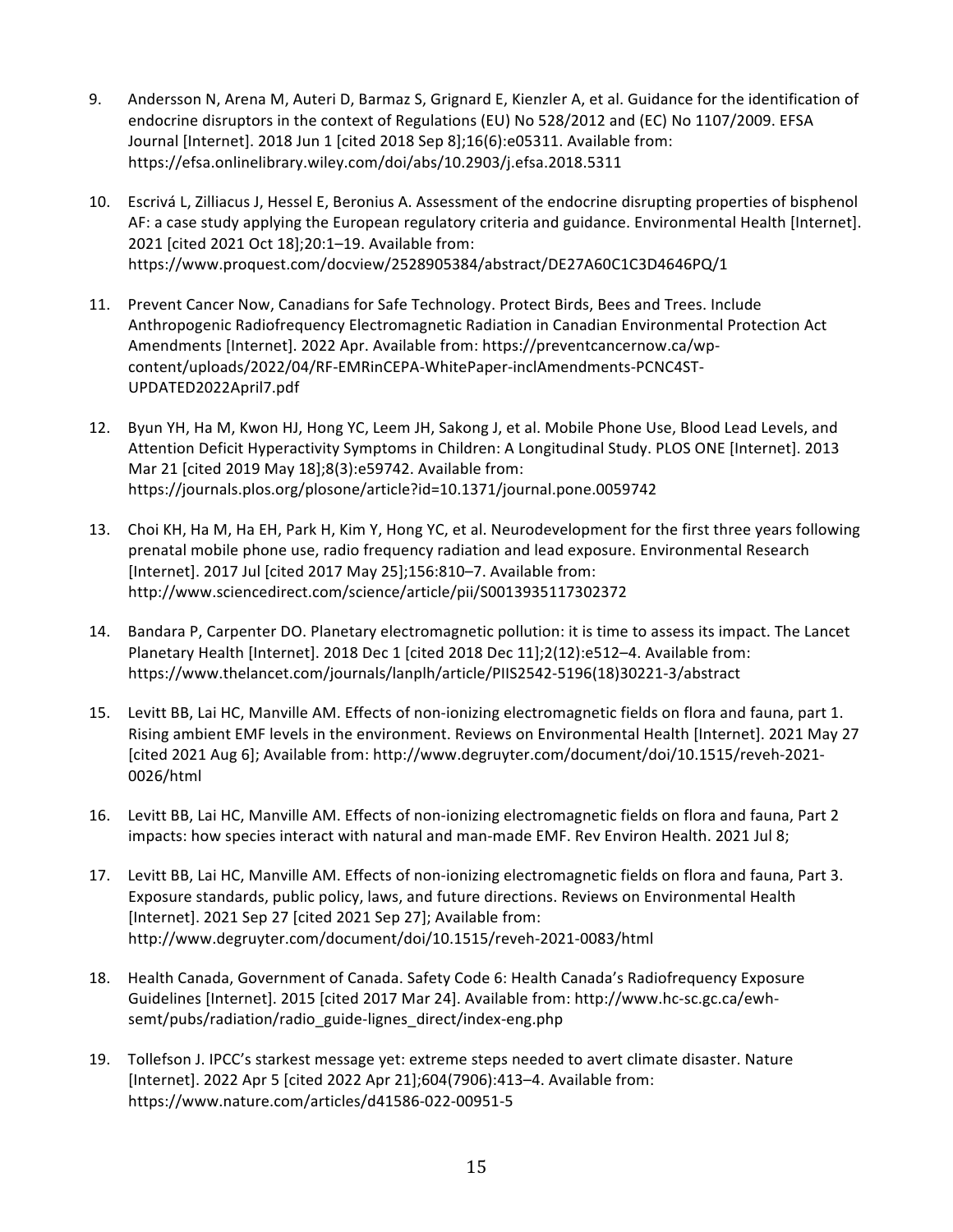- 20. Goodson WH, Lowe L, Gilbertson M, Carpenter DO. Testing the low dose mixtures hypothesis from the Halifax project. Reviews on Environmental Health [Internet]. 2020 Nov 18 [cited 2020 Dec 8];35(4):333-57. Available from: http://www.degruyter.com/view/journals/reveh/35/4/article-p333.xml
- 21. Waldron I. Environmental Racism in Canada [Internet]. The Canadian Encyclopedia; 2022 Feb [cited 2022 Apr 25]. Available from: https://www.thecanadianencyclopedia.ca/en/article/environmental-racism-incanada
- 22. Androutsopoulos VP, Hernandez AF, Liesivuori J, Tsatsakis AM. A mechanistic overview of health associated effects of low levels of organochlorine and organophosphorous pesticides. Toxicology [Internet]. 2013 May 10 [cited 2018 Mar 26];307:89-94. Available from: http://www.sciencedirect.com/science/article/pii/S0300483X12003502
- 23. Barouki R, Melén E, Herceg Z, Beckers J, Chen J, Karagas M, et al. Epigenetics as a mechanism linking developmental exposures to long-term toxicity. Environment International [Internet]. 2018 May [cited 2018 Mar 6];114:77-86. Available from: https://www.sciencedirect.com/science/article/pii/S0160412017319402
- 24. National Academies of Sciences E. Environmental Chemicals, the Human Microbiome, and Health Risk: A Research Strategy [Internet]. 2017 [cited 2018 Jan 1]. Available from: https://www.nap.edu/catalog/24960/environmental-chemicals-the-human-microbiome-and-health-riska-research
- 25. Claus SP, Guillou H, Ellero-Simatos S. The gut microbiota: a major player in the toxicity of environmental pollutants? Biofilms and Microbiomes [Internet]. 2016 May 4 [cited 2016 Dec 29];2:16003. Available from: http://www.nature.com/articles/npjbiofilms20163
- 26. Lo CL, Zhou FC. Environmental Alterations of Epigenetics Prior to the Birth. Int Rev Neurobiol [Internet]. 2014 [cited 2017 Aug 23];115:1-49. Available from: http://www.ncbi.nlm.nih.gov/pmc/articles/PMC4158947/
- 27. Halipchuk J, Temple B, Dart A, Martin D, Sellers EAC. Prenatal, Obstetric and Perinatal Factors Associated with the Development of Childhood-Onset Type 2 Diabetes. Canadian Journal of Diabetes [Internet]. 2017 Jun 2 [cited 2017 Jul 23]; Available from: http://www.sciencedirect.com/science/article/pii/S1499267116308115
- 28. Nakhla M, Rahme E, Simard M, Guttmann A. Outcomes associated with a pediatric clinical diabetes network in Ontario: a population-based time-trend analysis. cmajo [Internet]. 2017 Jul 24 [cited 2017 Aug 11];5(3):E586–93. Available from: http://www.cmajopen.ca/content/5/3/E586
- 29. Zong G, Valvi D, Coull B, Göen T, Hu FB, Nielsen F, et al. Persistent organic pollutants and risk of type 2 diabetes: A prospective investigation among middle-aged women in Nurses' Health Study II. Environment International [Internet]. 2018 Feb 22 [cited 2018 Mar 6]; Available from: http://www.sciencedirect.com/science/article/pii/S0160412017312990
- 30. Teixeira D, Pestana D, Santos C, Correia-Sá L, Marques C, Norberto S, et al. Inflammatory and Cardiometabolic Risk on Obesity: Role of Environmental Xenoestrogens. J Clin Endocrinol Metab. 2015 May 1;100(5):1792–801.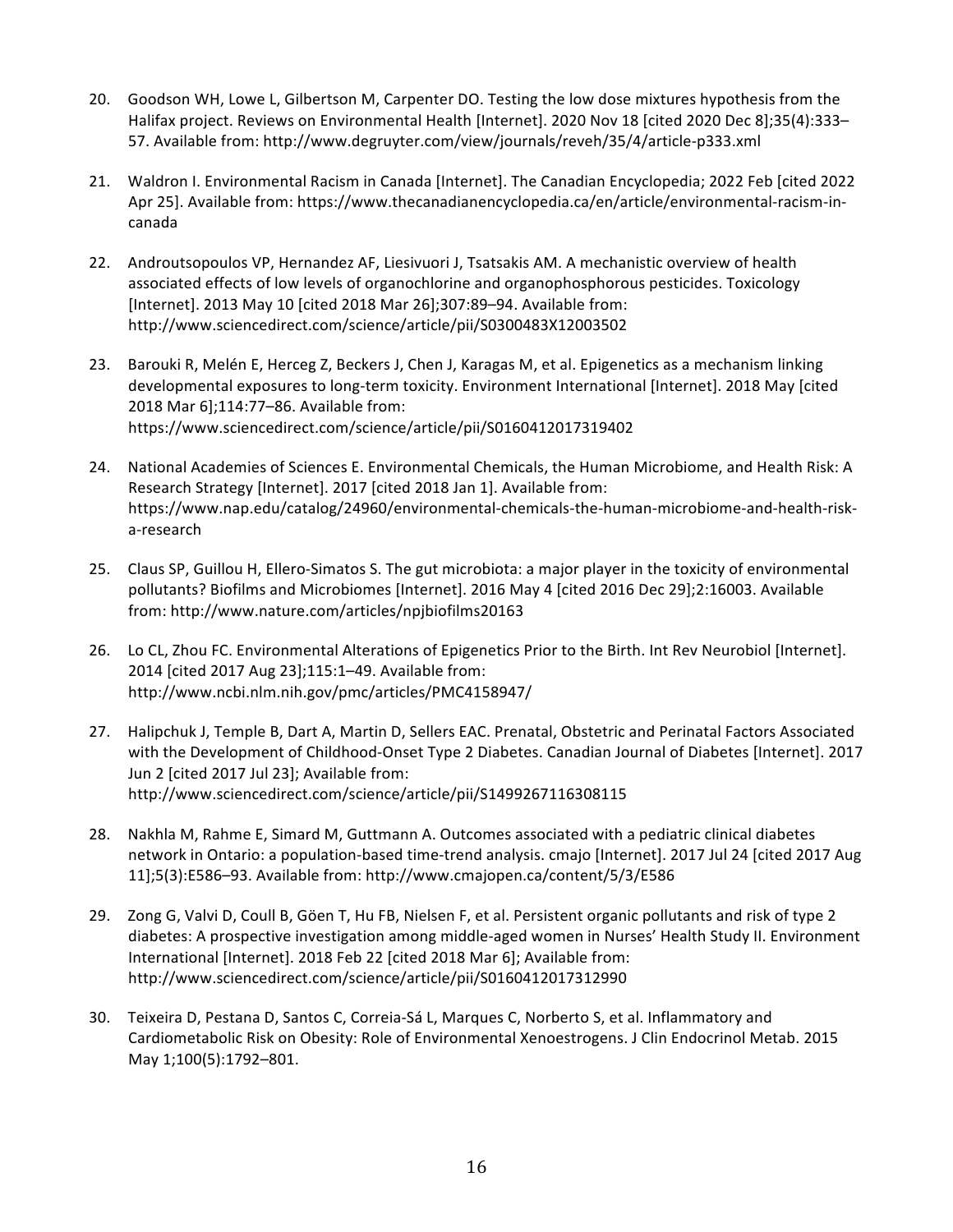- 31. Janesick AS, Blumberg B. Obesogens: an emerging threat to public health. American Journal of Obstetrics and Gynecology [Internet]. 2016 May 1 [cited 2018 Feb 26];214(5):559-65. Available from: http://www.sciencedirect.com/science/article/pii/S0002937816002325
- 32. van den Dungen MW, Murk AJ, Kok DE, Steegenga WT. Persistent organic pollutants alter DNA methylation during human adipocyte differentiation. Toxicology in Vitro [Internet]. 2017 Apr 1 [cited 2018 Mar 26];40:79-87. Available from: http://www.sciencedirect.com/science/article/pii/S0887233316302673
- 33. Curtis JP, Selter JG, Wang Y, Rathore SS, Jovin IS, Jadbabaie F, et al. The Obesity Paradox: Body Mass Index and Outcomes in Patients With Heart Failure. Arch Intern Med [Internet]. 2005 Jan 10 [cited 2018 Mar 6];165(1):55-61. Available from: https://jamanetwork.com/journals/jamainternalmedicine/fullarticle/486350
- 34. Tseng CH. Obesity paradox: Differential effects on cancer and noncancer mortality in patients with type 2 diabetes mellitus. Atherosclerosis [Internet]. 2013 Jan 1 [cited 2018 Mar 6];226(1):186–92. Available from: http://www.sciencedirect.com/science/article/pii/S002191501200617X
- 35. Canadian Cancer Society, Statistics Canada, Public Health Agency of Canada, Provincial/Territorial Cancer Registries. Canadian Cancer Statistics [Internet]. 2017. Available from: http://www.cancer.ca/~/media/cancer.ca/CW/cancer%20information/cancer%20101/Canadian%20canc er%20statistics/Canadian-Cancer-Statistics-2017-EN.pdf?la=en
- 36. National Cancer Institute. Obesity and Cancer [Internet]. National Cancer Institute. 2017 [cited 2017 Sep 25]. Available from: https://www.cancer.gov/about-cancer/causes-prevention/risk/obesity/obesity-factsheet
- 37. Gallagher EJ, LeRoith D. Obesity and Diabetes: The Increased Risk of Cancer and Cancer-Related Mortality. Physiological Reviews [Internet]. 2015 Jul 1 [cited 2018 Mar 6];95(3):727-48. Available from: http://www.physiology.org/doi/abs/10.1152/physrev.00030.2014
- 38. Lane C, Boxall J, MacLellan D, Anderson PA, Dodds L, Romao RLP. A population-based study of prevalence trends and geospatial analysis of hypospadias and cryptorchidism compared with non-endocrine mediated congenital anomalies. J Pediatr Urol. 2017 Jun;13(3):284.e1-284.e7.
- 39. Ye X, Torabi M, Lix LM, Mahmud SM. Time and spatial trends in lymphoid leukemia and lymphoma incidence and survival among children and adolescents in Manitoba, Canada: 1984-2013. PLOS ONE [Internet]. 2017 Apr 21 [cited 2017 Jul 18];12(4):e0175701. Available from: http://journals.plos.org/plosone/article?id=10.1371/journal.pone.0175701
- 40. Lerner A, Jeremias P, Matthias T. The World Incidence and Prevalence of Autoimmune Diseases is Increasing. International Journal of Celiac Disease, International Journal of Celiac Disease [Internet]. 2015 Nov 16 [cited 2018 Mar 13];3(4):151–5. Available from: http://pubs.sciepub.com/ijcd/3/4/8/index.html
- 41. Benchimol EI, Bernstein CN, Bitton A, Carroll MW, Singh H, Otley AR, et al. Trends in Epidemiology of Pediatric Inflammatory Bowel Disease in Canada: Distributed Network Analysis of Multiple Population-Based Provincial Health Administrative Databases. Am J Gastroenterol [Internet]. 2017 Jul [cited 2017 Aug 6];112(7):1120–34. Available from: http://www.nature.com/ajg/journal/v112/n7/full/ajg201797a.html
- 42. Brenner DR, Heer E, Sutherland RL, Ruan Y, Tinmouth J, Heitman SJ, et al. National Trends in Colorectal Cancer Incidence Among Older and Younger Adults in Canada. JAMA Netw Open [Internet]. 2019 Jul 3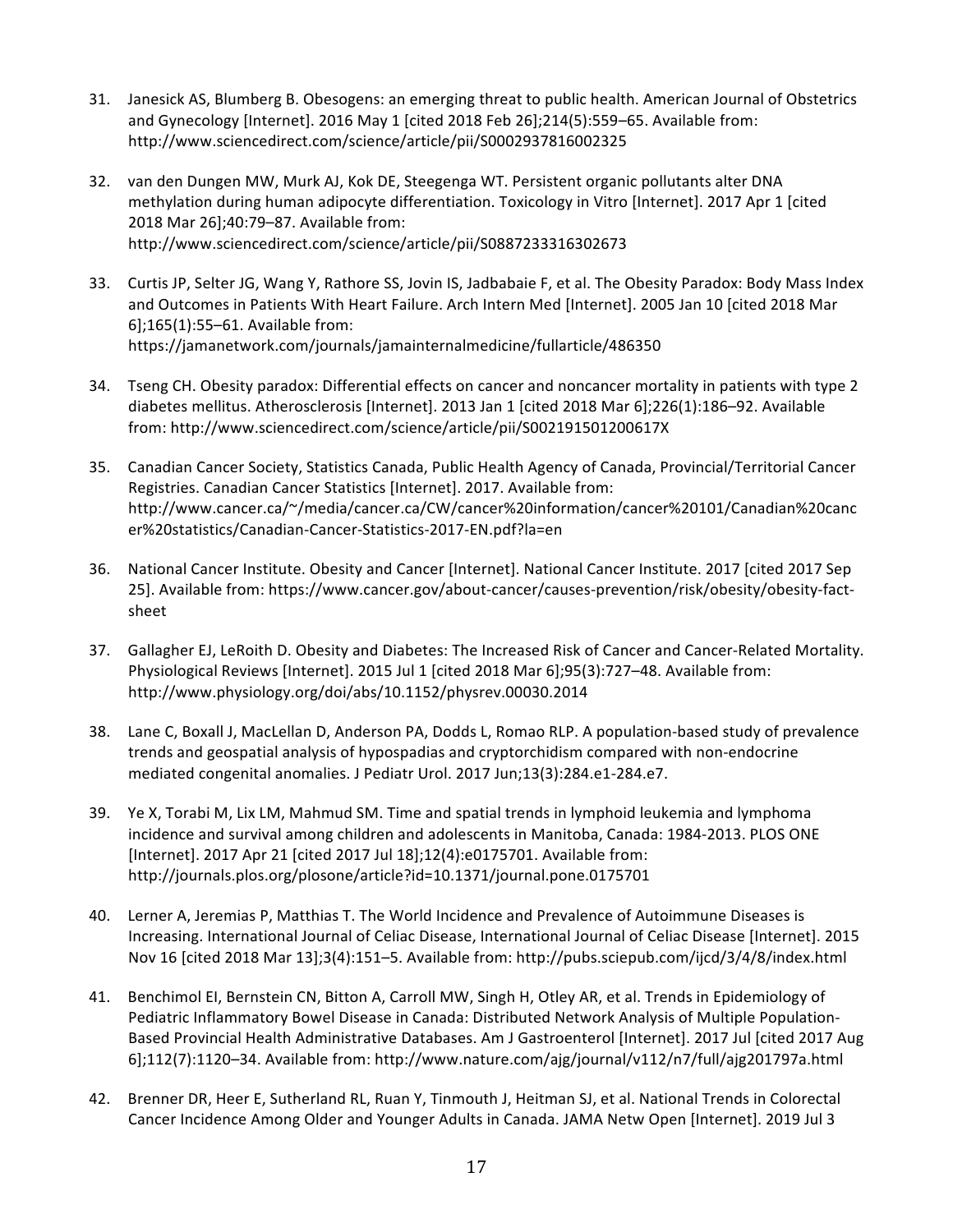[cited 2019 Aug 1];2(7):e198090-e198090. Available from: http://jamanetwork.com/journals/jamanetworkopen/fullarticle/2740066

- 43. Tran NQV, Miyake K. Neurodevelopmental Disorders and Environmental Toxicants: Epigenetics as an Underlying Mechanism. Int J Genomics [Internet]. 2017 [cited 2017 Aug 23];2017. Available from: http://www.ncbi.nlm.nih.gov/pmc/articles/PMC5439185/
- 44. Lanphear BP, Hornung R, Khoury J, Yolton K, Baghurst P, Bellinger DC, et al. Low-Level Environmental Lead Exposure and Children's Intellectual Function: An International Pooled Analysis. Environ Health Perspect [Internet]. 2005 Jul [cited 2017 Mar 15];113(7):894-9. Available from: http://www.ncbi.nlm.nih.gov/pmc/articles/PMC1257652/
- 45. Newland MC, Bailey JM. Behavior Science and Environmental Health Policy: Methylmercury as an Exemplar. Policy Insights from the Behavioral and Brain Sciences [Internet]. 2017 Mar 1 [cited 2017 Aug 9];4(1):96-103. Available from: http://dx.doi.org/10.1177/2372732216686084
- 46. Claus Henn B, Schnaas L, Ettinger AS, Schwartz J, Lamadrid-Figueroa H, Hernández-Avila M, et al. Associations of Early Childhood Manganese and Lead Coexposure with Neurodevelopment. Environmental Health Perspectives [Internet]. 2011 Sep 1 [cited 2017 Jul 13];120(1):126-31. Available from: http://ehp.niehs.nih.gov/1003300
- 47. Braun JM, Kalkbrenner AE, Calafat AM, Yolton K, Ye X, Dietrich KN, et al. Impact of Early-Life Bisphenol A Exposure on Behavior and Executive Function in Children. PEDIATRICS [Internet]. 2011 Nov 1 [cited 2017 Sep 20];128(5):873-82. Available from: http://pediatrics.aappublications.org/cgi/doi/10.1542/peds.2011-1335
- 48. Vasiliadis HM, Diallo FB, Rochette L, Smith M, Langille D, Lin E, et al. Temporal Trends in the Prevalence and Incidence of Diagnosed ADHD in Children and Young Adults between 1999 and 2012 in Canada: A Data Linkage Study. Can J Psychiatry. 2017 Dec 1;62(12):818-26.
- 49. Patel S. Fragrance compounds: The wolves in sheep's clothings. Medical Hypotheses [Internet]. 2017 May 1 [cited 2018 Mar 13];102:106-11. Available from: http://www.sciencedirect.com/science/article/pii/S0306987716308623
- 50. Goodson WH, Lowe L, Carpenter DO, Gilbertson M, Manaf Ali A, Lopez de Cerain Salsamendi A, et al. Assessing the carcinogenic potential of low-dose exposures to chemical mixtures in the environment: the challenge ahead. Carcinogenesis [Internet]. 2015 Jun [cited 2018 Mar 13];36(Suppl 1):S254-96. Available from: https://www.ncbi.nlm.nih.gov/pmc/articles/PMC4480130/
- 51. Gilbertson M, Brophy J. Causality Advocacy: Workers' Compensation Cases as Resources for Identifying and Preventing Diseases of Modernity. New Solut [Internet]. 2018 Nov 22 [cited 2018 Dec 10];1048291118810900. Available from: https://doi.org/10.1177/1048291118810900
- 52. Gilbertson M. Index of Congenital Minamata Disease in Canadian Areas of Concern in the Great Lakes: An Eco-Social Epidemiological Approach. Journal of Environmental Science and Health, Part C [Internet]. 2009 Nov 30 [cited 2018 Jun 8];27(4):246-75. Available from: https://doi.org/10.1080/10590500903310120
- 53. Marshall L, Weir E, Abelsohn A, Sanborn MD. Identifying and managing adverse environmental health effects: 1. Taking an exposure history. CMAJ [Internet]. 2002 Apr 16 [cited 2017 Aug 11];166(8):1049-55. Available from: http://www.ncbi.nlm.nih.gov/pmc/articles/PMC100881/